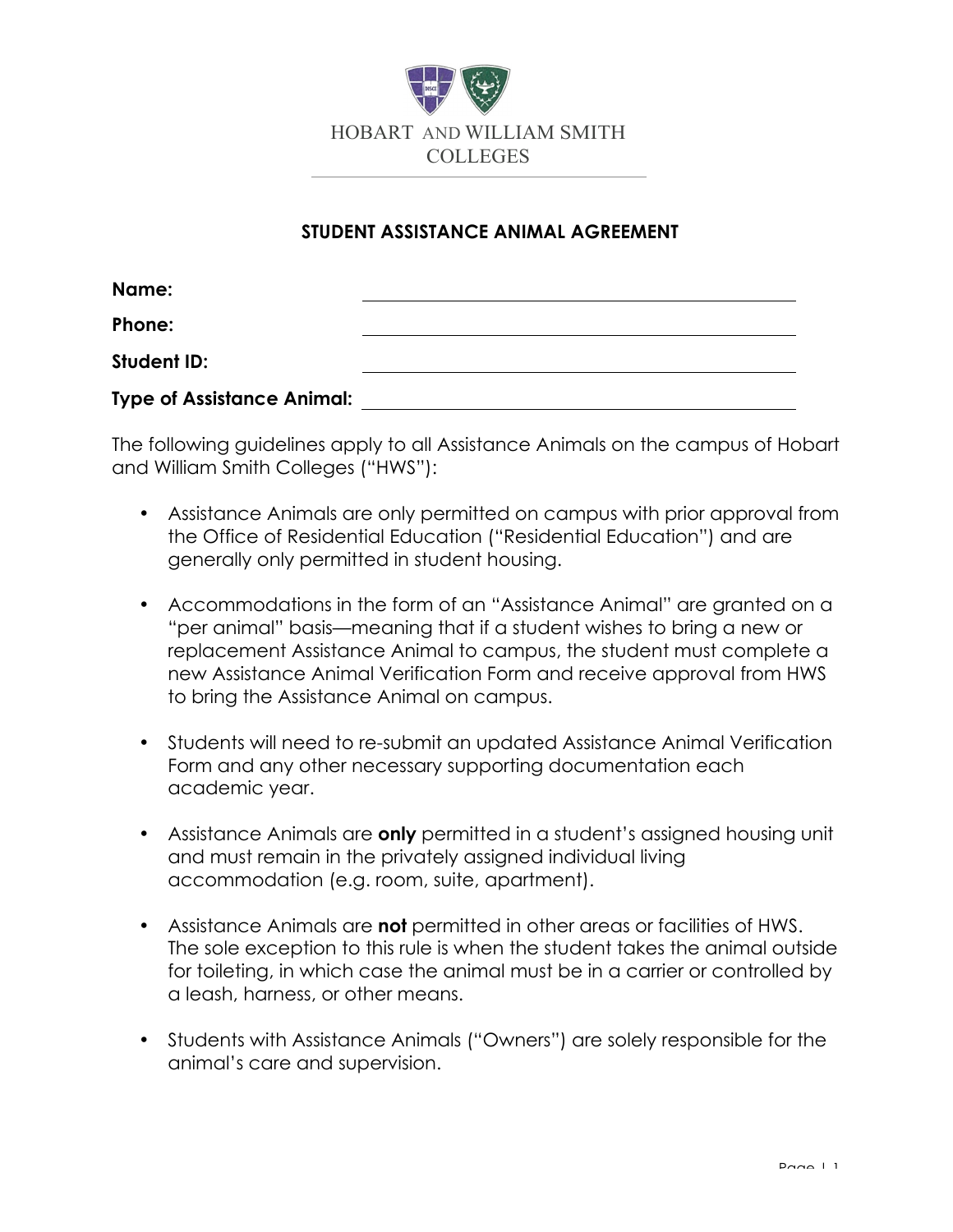

- The animal must be under the control of the Owner at all times and must remain in close proximity to the Owner whenever outside the Owner's room.
- All animals living on campus must be licensed and vaccinated.
- Owners are required to abide by all current city, county, and state ordinances, laws, and regulations for animals. Owners are responsible to know and understand these laws.
- Owners will be asked to provide proof that the animal is in compliance with applicable legal requirements regarding licensure and vaccination.
- Owners are responsible for ensuring the animal is well-cared for and fed.
- HWS is **not responsible** for providing care or food to any Assistance Animal, including, but not limited to removing the animal during emergency evacuations for events such as a fire alarm.
- All animals must be housebroken. Owners are responsible for cleaning up after and properly disposing of animal waste in a sanitary and appropriate way. Feces must be secured in a plastic bag and disposed in an outdoor trash receptacle. Indoor animal waste, such as cat litter, must be placed in a sturdy plastic bag and tied securely before being disposed of in outside trash dumpsters. Litter boxes should be placed on mats so that feces and urine are not tracked onto carpeted surfaces.
- Owners are responsible for ensuring that the animal maintains proper hygiene and is free of fleas and other pests. If fleas, ticks, or other pests are detected through inspection, HWS will seek treatment from a pest control service. Owners may be charged for this expense.
- If an animal causes damage beyond normal wear and tear, Owners may be charged for this damage.
- The owner is responsible for any odors, noise, damage, or other conduct of his or her animal that disturbs others or damages the premises.
- An animal cannot stay in HWS housing overnight without its Owner. The animal must leave campus if the Owner leaves overnight, and during all HWS breaks during which the Owner leaves HWS housing.